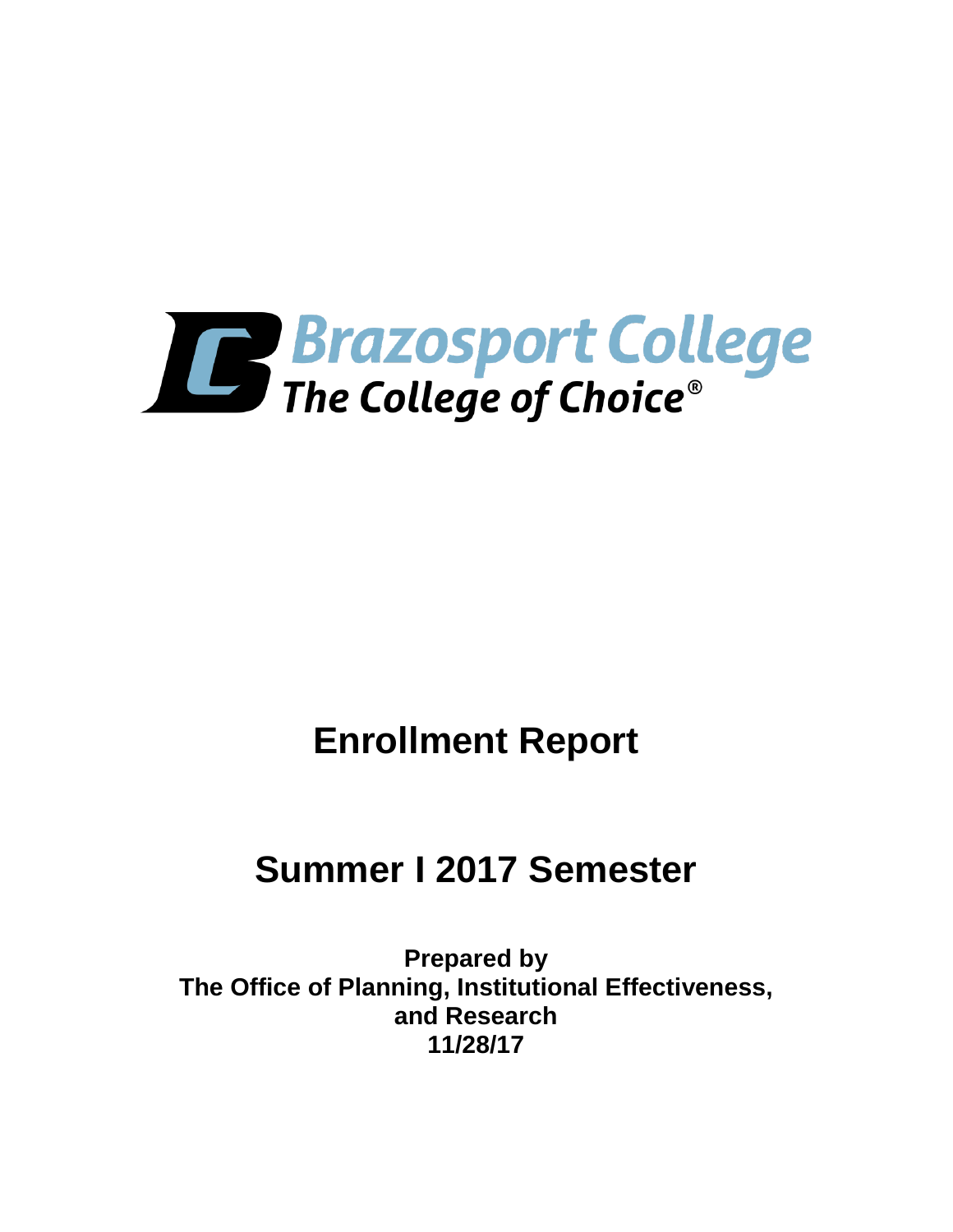## **Enrollment Report – Summer I 2017 Table of Contents**

| Table 7D Students Residence by County / State / CountryPage 4 |  |
|---------------------------------------------------------------|--|
|                                                               |  |
|                                                               |  |
|                                                               |  |
|                                                               |  |
|                                                               |  |
|                                                               |  |
| Table 14A Enrollment by Department / Technical Program Page 7 |  |
| Table 14B Enrollment by Department / Academic ProgramPage 8   |  |
|                                                               |  |
|                                                               |  |
|                                                               |  |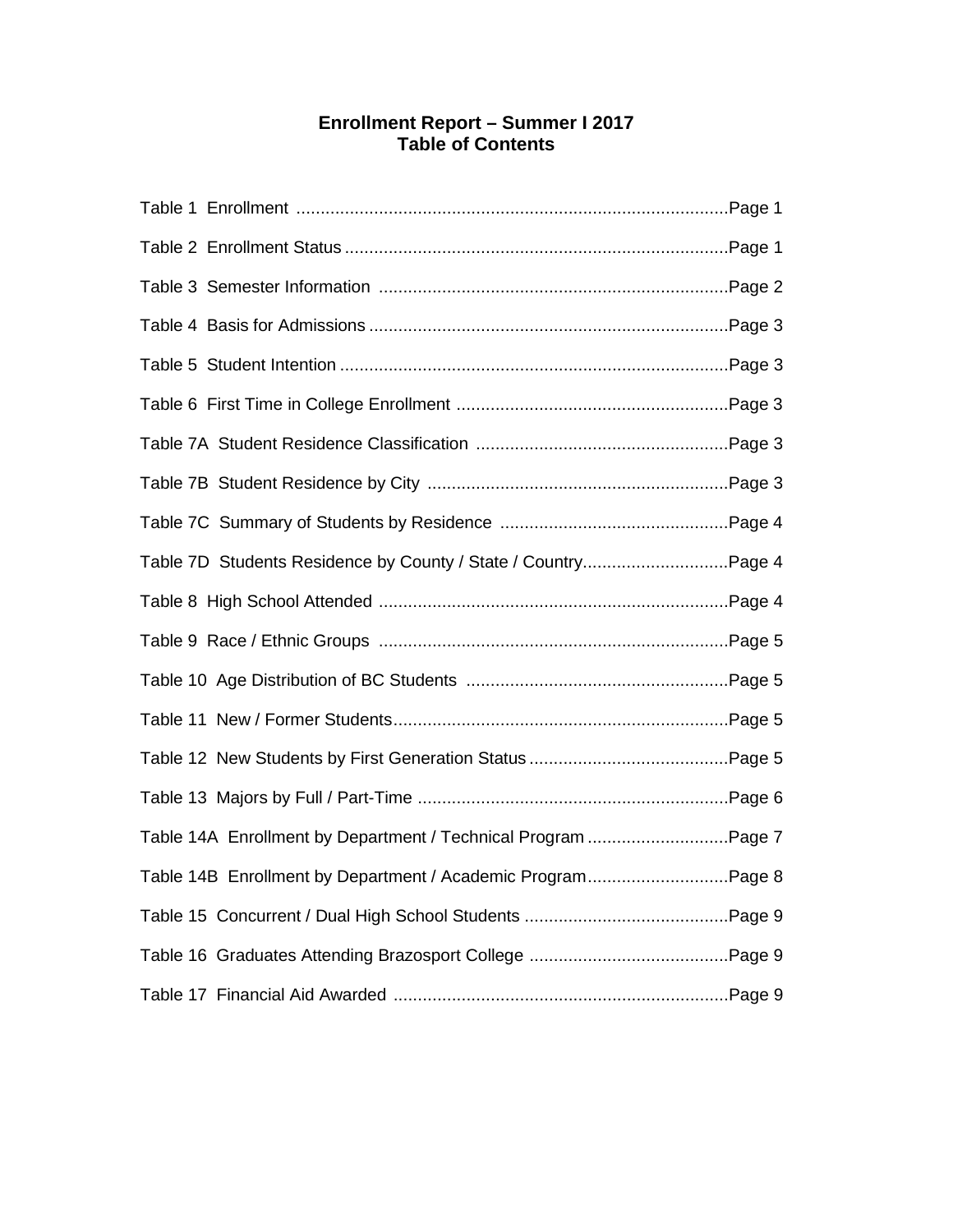# **Enrollment Report Summer I 2017**

#### **Table 1 Enrollment**

#### **Credit Program**

| Campus – Regular Semester Students | 2.208 |
|------------------------------------|-------|
| Flexible Entry (85 Duplicated)     | 135   |
| Total Enrolled (Unduplicated)      | 2.258 |

#### **Non-Credit Program**

|  | 7/9/17<br>(Unduplicated)<br>Total Enrolled<br>(From 6/4/17<br>– | 288 |
|--|-----------------------------------------------------------------|-----|
|--|-----------------------------------------------------------------|-----|

| <b>Total Headcount</b> |       |  |
|------------------------|-------|--|
| Credit Program         | 2,208 |  |
| Non-credit Program     | 288   |  |
| Grand Total            | 2.496 |  |

#### **Full-time Student Equivalent**

| Full-time student equivalent (FTSE)                      | .34 |
|----------------------------------------------------------|-----|
| Note: Found by dividing total credit hours (11,735) by 5 |     |

**Table 2**

| <b>Enrollment Status Part-Time / Full-Time</b> |                  |            |        |        |  |
|------------------------------------------------|------------------|------------|--------|--------|--|
|                                                | <b>Full-Time</b> | Part-Time* | Total  | %      |  |
| Male                                           | 410              | 484        | 1.050  | 47.6%  |  |
| Female                                         | 484              | 674        | 1.158  | 52.4%  |  |
| Total                                          | 894              | 1.314      | 2.208  | 100.0% |  |
| %                                              | 40.5%            | 59.5%      | 100.0% |        |  |

Note: \* Part-Time – Less than 5 semester hours in fall semester.

#### **Enrollment Status Day Student / Night Student**

|                        | No.   | %      |
|------------------------|-------|--------|
| Day only*              | 809   | 36.6%  |
| Night only*            | 606   | 27.4%  |
| Both Day / Night*      | 163   | 7.4%   |
| Distance Learning only | 630   | 28.5%  |
| Total                  | 2,208 | 100.0% |

Note: \* Students may also be enrolled in Distance Learning course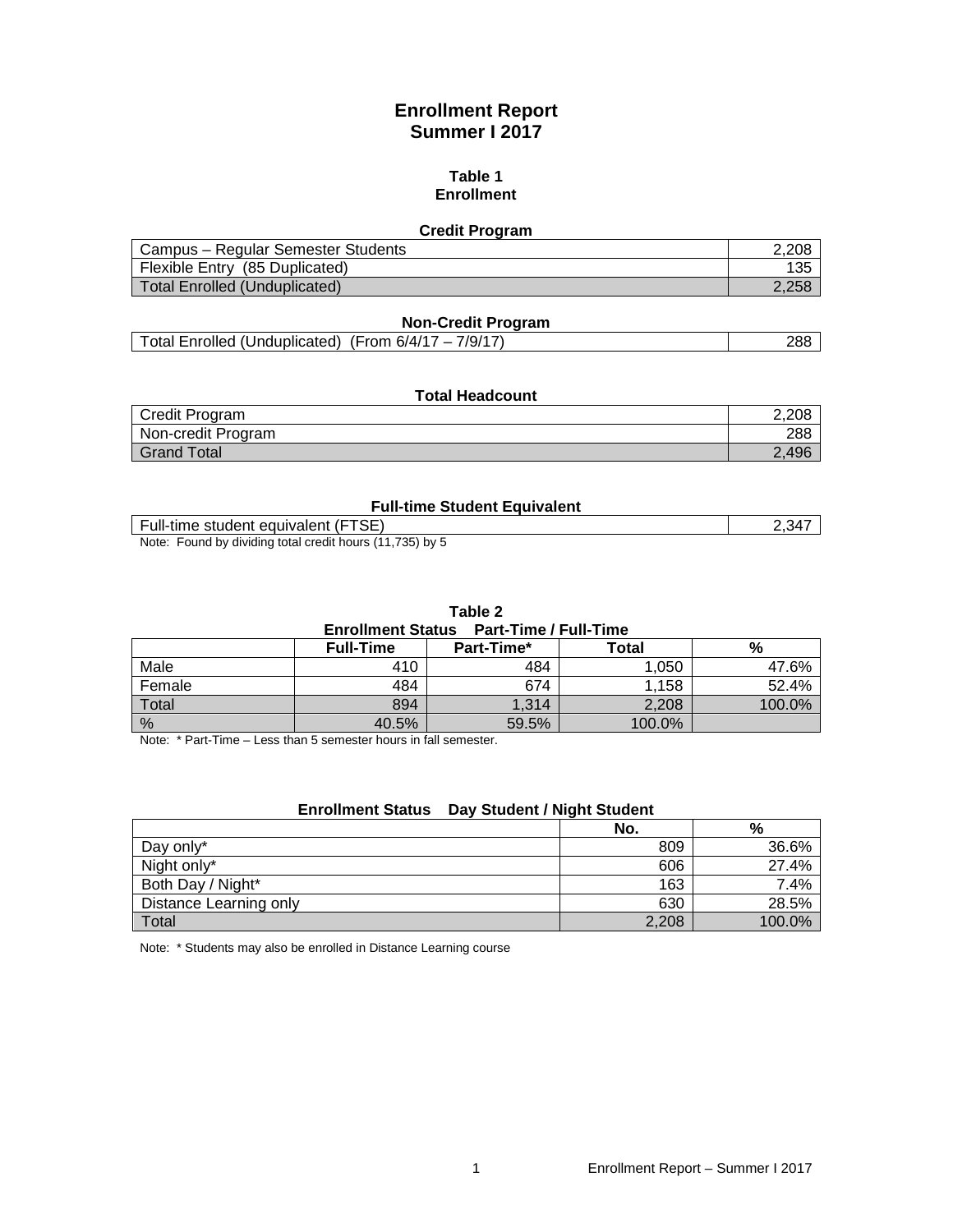#### **Table 3 Semester Information**

| <b>Headcount</b>                                |                       |       |                |  |
|-------------------------------------------------|-----------------------|-------|----------------|--|
| Regular                                         | <b>Flexible Entry</b> | ™otal | State Reports* |  |
| 2,208                                           | 135                   | 2.343 | $2.34^{\circ}$ |  |
| $\mathbf{r}$ , and the contract of $\mathbf{r}$ |                       |       |                |  |

Note: \* Includes 85 duplicated counts

#### **Semester Credit Hours By Student Tuition Residency Code**

|                 | <b>Vocational-</b><br><b>Technical</b> | Academic -<br><b>BAT</b> | <b>Totals</b> | %      |
|-----------------|----------------------------------------|--------------------------|---------------|--------|
| In-District     | 1,936                                  | 4.956                    | 6,892         | 58.7%  |
| Out-of-District | 1.733                                  | 3,110                    | 4.843         | 41.3%  |
| <b>Totals</b>   | 3,669                                  | 8.066                    | 11,735        | 100.0% |
|                 |                                        |                          |               |        |

Note: BAT hours are included in Academic credit hours.

#### **Semester Contact Hours By Student Tuition Residency Code**

| ********************************* |                                 |                          |         |        |
|-----------------------------------|---------------------------------|--------------------------|---------|--------|
|                                   | <b>Vocational-</b><br>Technical | Academic -<br><b>BAT</b> | Totals  | %      |
| In-District                       | 47.760                          | 87.792                   | 135,552 | 58.3%  |
| Out-of-District                   | 41.792                          | 55.168                   | 96,960  | 41.7%  |
| <b>Totals</b>                     | 89,552                          | 142.960                  | 232,512 | 100.0% |

Note: BAT hours are included in Academic contact hours.

#### **Distance Learning Semester Contact Hours**

|                  | <b>Hours</b> | %      |
|------------------|--------------|--------|
| Internet         | 70,224       | 98.0%  |
| $\overline{VCT}$ | 256          | 0.3%   |
| Hybrid           | 1,200        | 1.7%   |
| <b>Total</b>     | 71,680       | 100.0% |

Note: The distance learning contact hours are included in semester contact hours.

#### **Contact hours** *NOT* **funded**

|                                   | No.   | %         |
|-----------------------------------|-------|-----------|
| Developmental Hours               | 380   | 9.5%      |
| Academic Hours (Three-peat rule)  | 2.752 | 69.2%     |
| Technical Hours (Three-peat rule) | 848   | 21.3%     |
| <b>Total</b>                      | 3.980 | $100.0\%$ |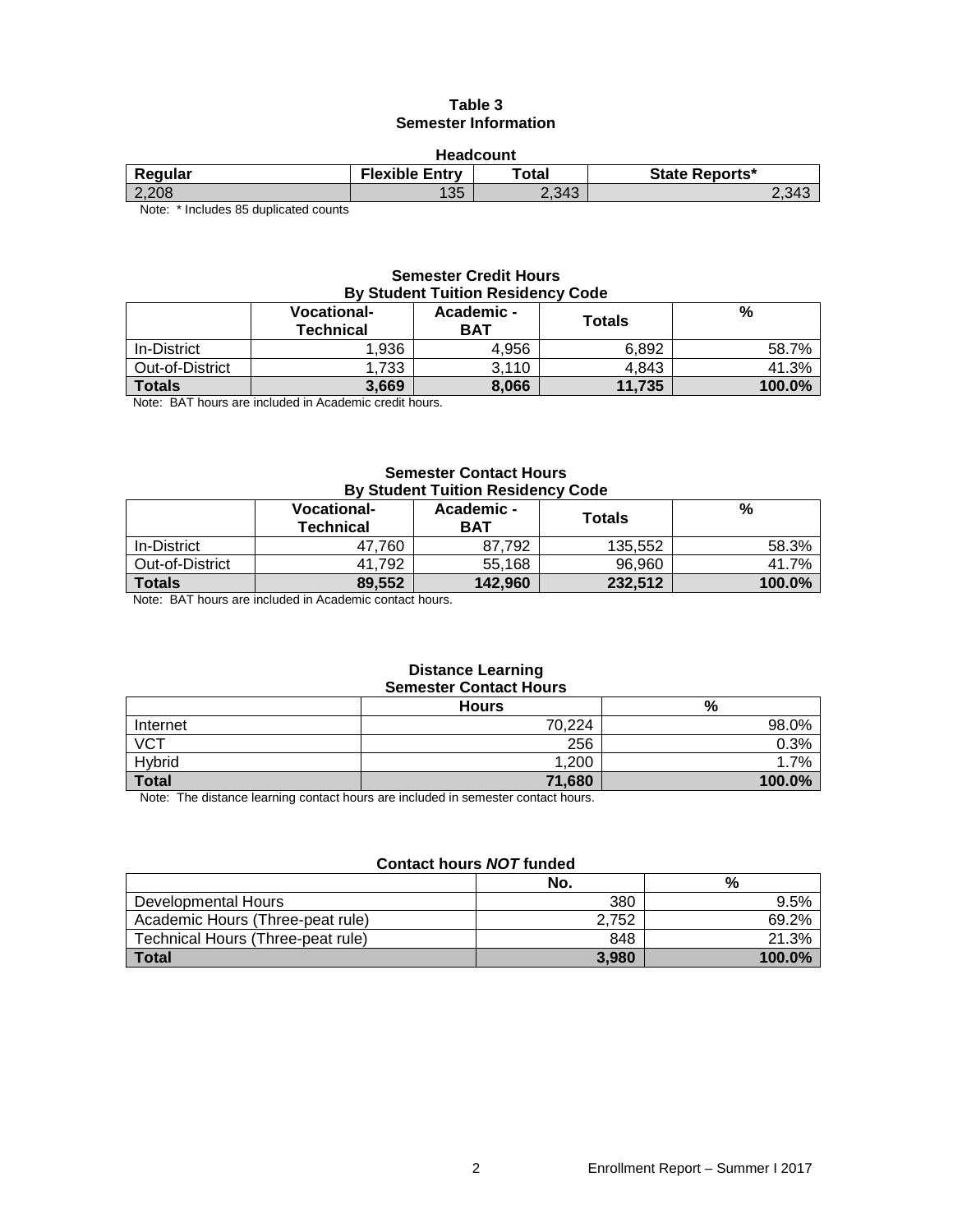|                                        | No.   | %      |  |
|----------------------------------------|-------|--------|--|
| <b>High School Graduate</b>            | 197   | 8.9%   |  |
| Individual Approval                    | 598   | 27.1%  |  |
| G.E.D.                                 | 43    | 1.9%   |  |
| Former Student (Continuing Student &   |       |        |  |
| <b>Re-entered Previous Admissions)</b> | 942   | 42.7%  |  |
| College Transfer                       | 428   | 19.4%  |  |
| Total                                  | 2,208 | 100.0% |  |

**Table 4 Basis for Admissions to the Student Body**

**Table 5 Student Intention Why Students Attend Brazosport College**

|                                  | . .   |               |
|----------------------------------|-------|---------------|
|                                  | No.   | $\frac{9}{6}$ |
| Earn an Associate's Degree       | 1,364 | 61.8%         |
| Earn a Certificate               | 445   | 20.2%         |
| <b>Earn Credits for Transfer</b> | 329   | 14.9%         |
| <b>Job Skills</b>                | 13    | 0.6%          |
| <b>Personal Enrichment</b>       | 19    | 0.9%          |
| Did Not Respond                  | 38    | 1.7%          |
| Earn a BAT Degree                |       | 0.0%          |
| Total                            | 2,208 | 100.0%        |

**Table 6 First Time in College Enrollment**

|        | No. | %          |
|--------|-----|------------|
| Male   | 89  | 53.6%      |
| Female | ––  | 46.4%      |
| Total  | 166 | 100.<br>0% |

Note: FTIC excludes transfer students and dual credit students.

**Table 7A Student Residence Classification**

|                 | No.   | %      |
|-----------------|-------|--------|
| In-District     | 1,319 | 59.7%  |
| Out-of-District | 860   | 38.9%  |
| Out-of-State    | 16    | 0.7%   |
| Foreign         | 13    | 0.6%   |
| Total           | 2,208 | 100.0% |

| <b>Student Residence by City</b> |       |        |  |
|----------------------------------|-------|--------|--|
| <b>City</b>                      | No.   | %      |  |
| Angleton                         | 374   | 16.9%  |  |
| <b>Brazoria</b>                  | 145   | 6.6%   |  |
| Clute                            | 336   | 15.2%  |  |
| Damon                            |       | 0.3%   |  |
| Danbury                          | 23    | 1.0%   |  |
| Freeport                         | 290   | 13.1%  |  |
| Lake Jackson                     | 704   | 31.9%  |  |
| Sweeny                           | 74    | 3.4%   |  |
| West Columbia                    | 81    | 3.7%   |  |
| Other Residence                  | 174   | 7.9%   |  |
| <b>Total Students</b>            | 2,208 | 100.0% |  |

| Table 7B              |  |  |
|-----------------------|--|--|
| tudent Residence bv C |  |  |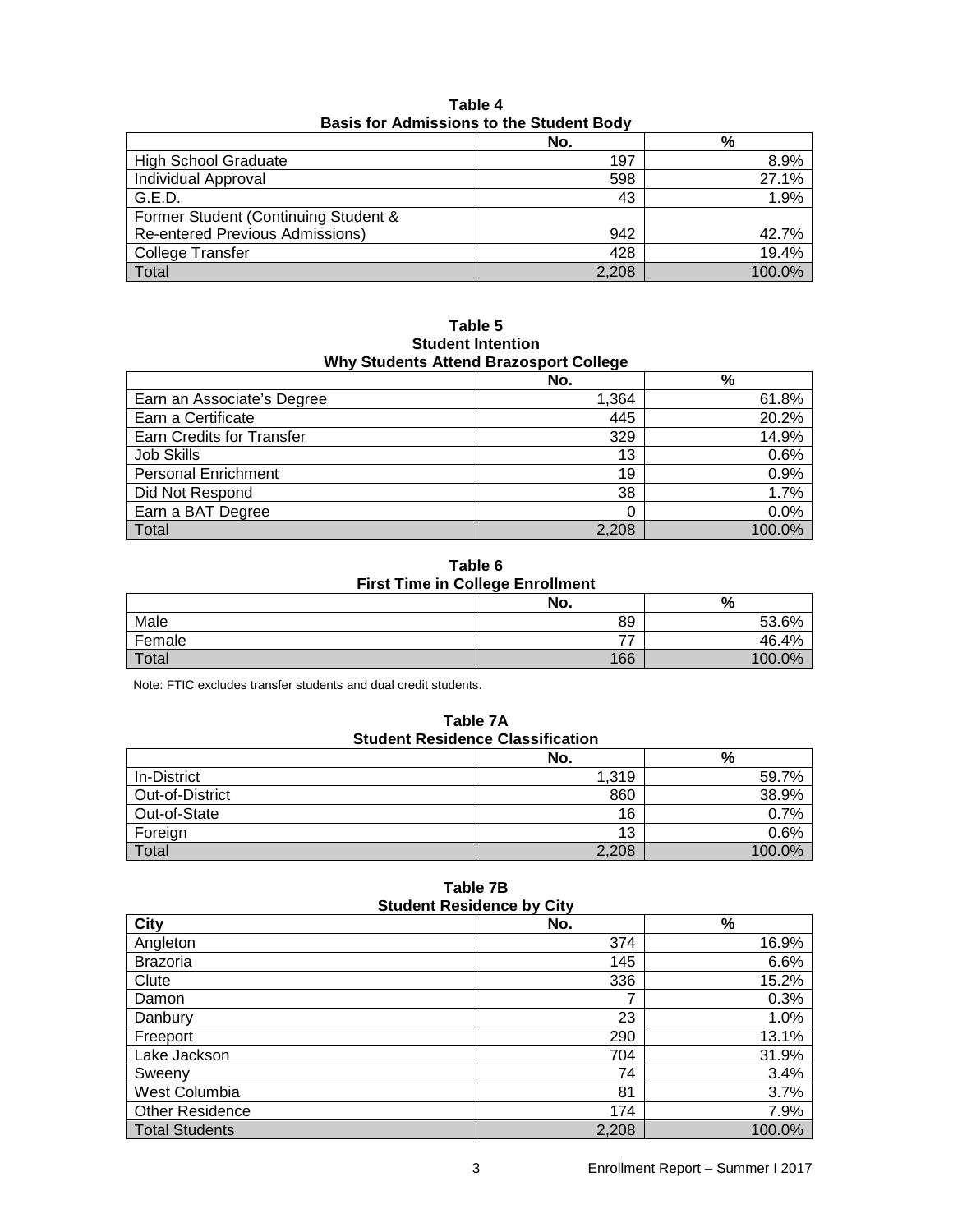|                          | No.   | %       |  |
|--------------------------|-------|---------|--|
| <b>Texas Counties</b>    | 2,179 | 98.7%   |  |
| <b>Other States</b>      | 16    | 0.7%    |  |
| <b>Foreign Countries</b> | 12    | $0.6\%$ |  |
| Total                    | 2,208 | 100.0%  |  |

**Table 7C Summary of Students by Residence**

| Students Residence by County / State / Country |      |         |  |                  |                 |         |
|------------------------------------------------|------|---------|--|------------------|-----------------|---------|
| <b>Residence</b>                               | No.  | $\%$    |  | <b>Residence</b> | No.             | %       |
| <b>Brazoria County</b>                         | 2089 | 94.61%  |  | Arizona          |                 | .05%    |
| <b>Cameron County</b>                          | 1    | .05%    |  | Colorado         | 1               | .05%    |
| Fort Bend County                               | 8    | $.36\%$ |  | Florida          | 1               | .05%    |
| <b>Galveston County</b>                        | 17   | .77%    |  | Georgia          | 1               | .05%    |
| Harris County                                  | 10   | .45%    |  | Indiana          | 1               | .05%    |
| <b>Haskell County</b>                          | 1    | .05%    |  | Louisiana        | 2               | .09%    |
| Jefferson County                               | 1    | .05%    |  | Maryland         | 1               | .05%    |
| Lubbock County                                 | 1    | .05%    |  | Mississippi      | 1               | .05%    |
| Matagorda County                               | 43   | 1.95%   |  | Nebraska         | 1               | .05%    |
| Montgomery County                              | 2    | .09%    |  | Ohio             | 3               | .14%    |
| <b>Nueces County</b>                           | 1    | .05%    |  | Oklahoma         | 3               | .14%    |
| <b>Travis County</b>                           | 1    | .05%    |  | Guatemala        | 1               | .05%    |
| Victoria County                                | 2    | .09%    |  | India            | 2               | .09%    |
| <b>Wharton County</b>                          | 1    | .05%    |  | Mexico           | 10 <sup>1</sup> | .45%    |
| Williamson County                              | 1    | .05%    |  | Total            | 2208            | 100.00% |

**Table 7D**

Note: Includes students that pay C & D coded tuition.

# **High School Attended**

# **Table 8**

| <b>School</b>                      | No.   | %      |
|------------------------------------|-------|--------|
| Angleton                           | 336   | 15.2%  |
| <b>Brazosport</b>                  | 259   | 11.7%  |
| <b>Brazosport Christian School</b> | 14    | 0.6%   |
| Brazoswood                         | 723   | 32.7%  |
| Columbia                           | 162   | 7.3%   |
| Danbury                            | 22    | 1.0%   |
| Sweeny                             | 108   | 4.9%   |
| <b>Other Schools</b>               | 422   | 19.1%  |
| No School Assigned                 | 162   | 7.3%   |
| <b>Total Students</b>              | 2,208 | 100.0% |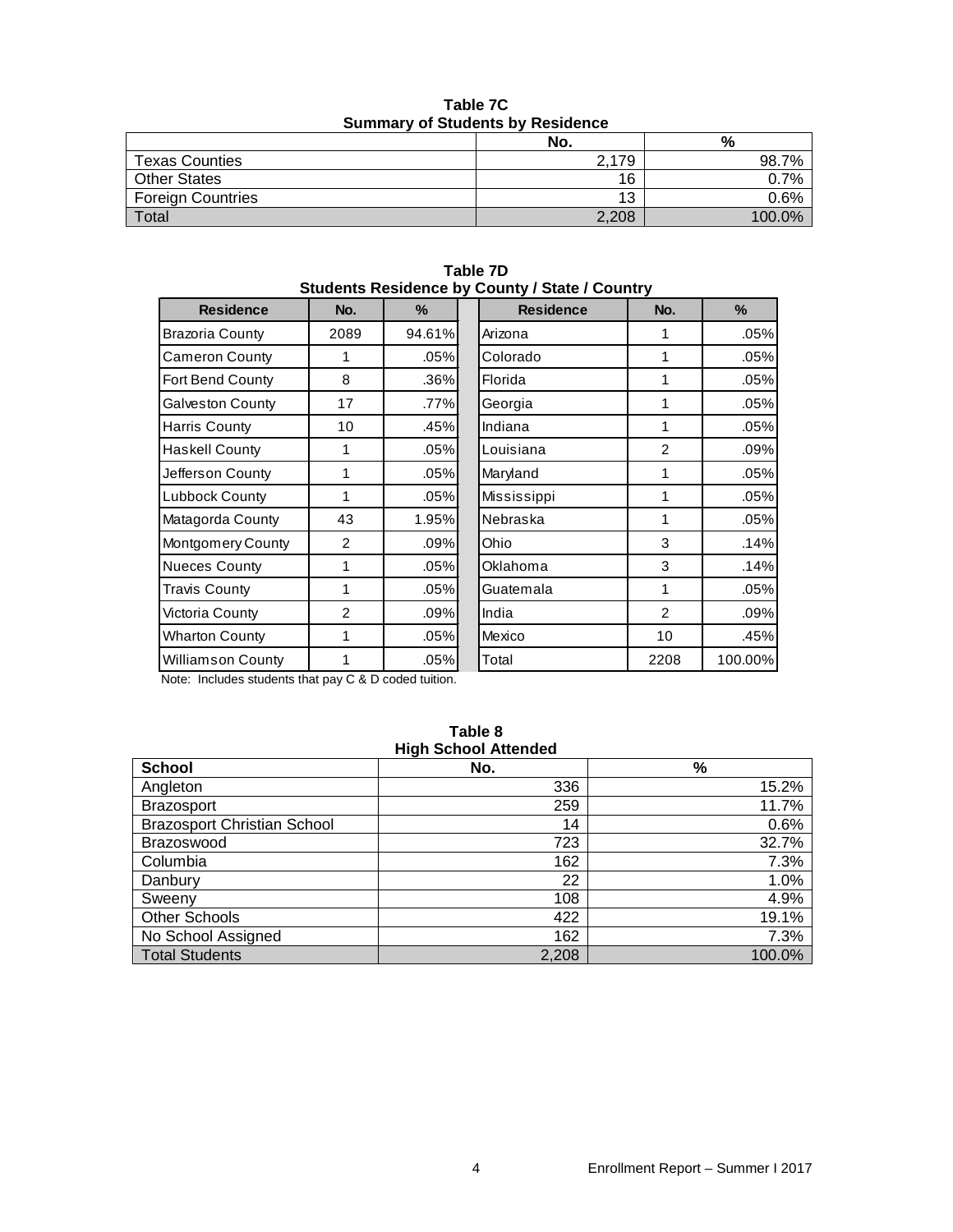#### **Table 9 Race / Ethnic Groups**

| <b>Race / Ethnicity</b>          | No.   | $\frac{9}{6}$ |
|----------------------------------|-------|---------------|
| White                            | 1,013 | 45.9%         |
| Black / African American         | 155   | 7.0%          |
| Hispanic                         | 900   | 40.8%         |
| Asian                            | 36    | 1.6%          |
| American Indian / Alaskan Native | 7     | 0.3%          |
| Non-Resident Alien               | ٠     | 0.0%          |
| Race Unknown                     | 28    | 1.3%          |
| Native Hawaiian / Other Pacific  |       |               |
| Islander                         | 0     | 0.0%          |
| 2 or more races                  | 68    | 3.1%          |
| Total                            | 2,208 | 100.0%        |

**Table 10 Age Distribution of BC Students**

| Age Distribution of DC Students |       |        |  |
|---------------------------------|-------|--------|--|
| Age                             | No.   | %      |  |
| Under 18                        | 480   | 21.7%  |  |
| $18 - 21$                       | 708   | 32.1%  |  |
| 22-24                           | 251   | 11.4%  |  |
| 25-30                           | 351   | 15.9%  |  |
| $31 - 35$                       | 168   | 7.6%   |  |
| 36-50                           | 209   | 9.5%   |  |
| 51 and above                    | 41    | 1.9%   |  |
| Total                           | 2,208 | 100.0% |  |

Average Age =24.1 Median Age  $=21.0$ 

#### **Table 11 New / Former Students**

| <b>NEW / FUILIEL JUUGILS</b> |       |           |  |
|------------------------------|-------|-----------|--|
|                              | No.   | %         |  |
| <b>Former Students</b>       | 1.841 | 83.4%     |  |
| New Students*                | 367   | 16.6%     |  |
| Total                        | 2,208 | $100.0\%$ |  |

Note: \* Indicates students new to Brazosport College--includes transfer students.

#### **Table 12 New Students\* by First Generation Status**

|                                 | No. | %      |
|---------------------------------|-----|--------|
| <b>First Generation Student</b> | 129 | 35.1%  |
| Not First Generation Student    | 80  | 21.8%  |
| No response in mother's or      |     |        |
| father's education level        | 158 | 43.1%  |
| Total                           | 367 | 100.0% |

Note: \*Indicates students new to Brazosport College--includes transfer students.

A first generation student is defined by both parents' education level below a Baccalaureate Degree.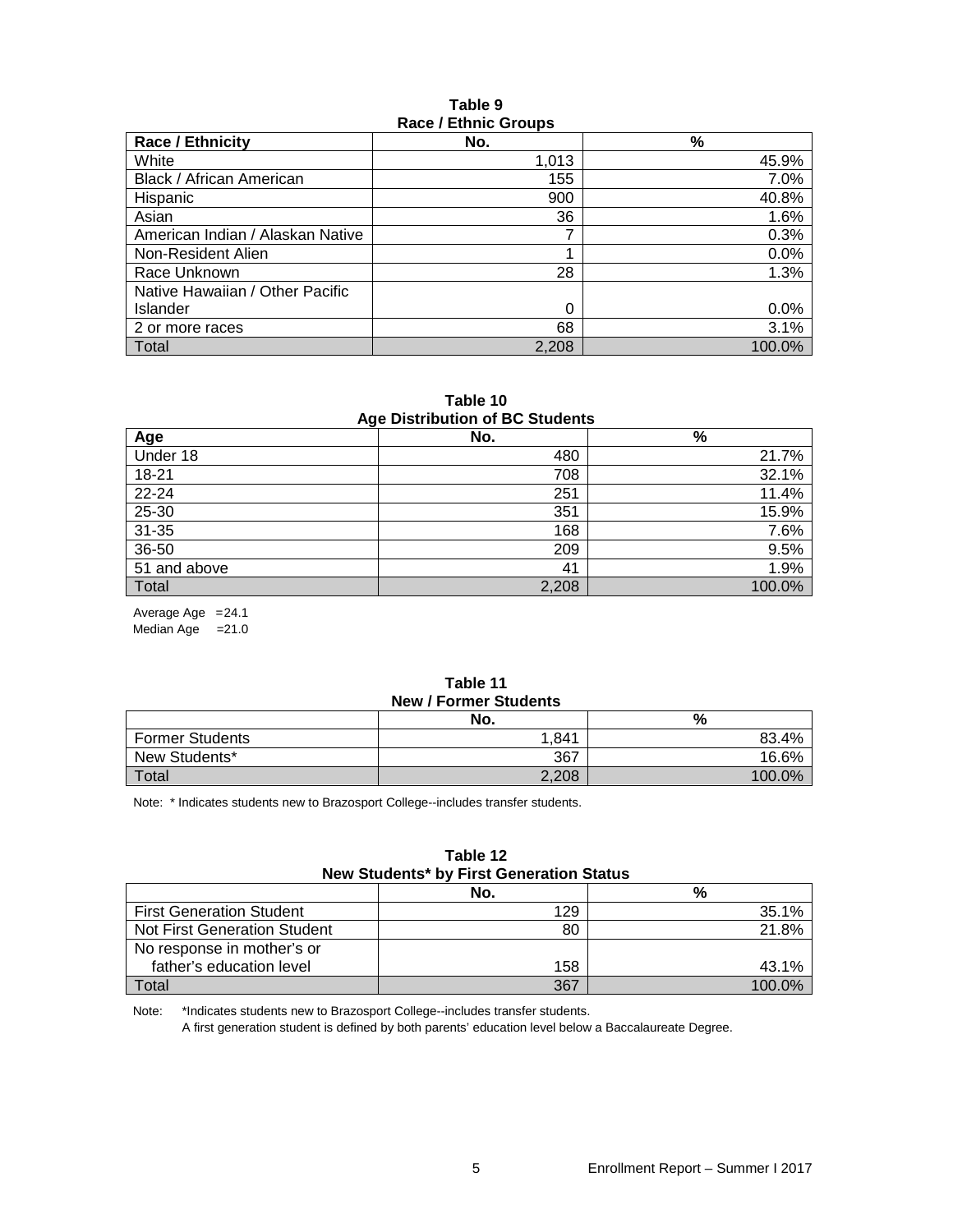#### **Table 13 Majors by Full / Part-Time**

## **General Academic Degree Majors (AA)**

|       | Not Dual Credit<br><b>Student</b> | <b>Dual Credit</b><br>Student | No. | %      |
|-------|-----------------------------------|-------------------------------|-----|--------|
| Full  | 186                               | 86                            | 272 | 37.9%  |
| Part  | 302                               | 144                           | 446 | 62.1%  |
| Total | 488                               | 230                           | 718 | 100.0% |

### **General Academic Degree Majors (AS)**

|       | Not Dual Credit<br><b>Student</b> | <b>Dual Credit</b><br>Student | No. | $\%$   |
|-------|-----------------------------------|-------------------------------|-----|--------|
| Full  | 110                               |                               | 127 | 42.6%  |
| Part  | 152                               | 19                            | 171 | 57.4%  |
| Total | 262                               | 36                            | 298 | 100.0% |

#### **Other Academic Majors**

|       | <b>Not Dual Credit</b><br><b>Student</b> | <b>Dual Credit</b><br>Student | No. | $\%$   |
|-------|------------------------------------------|-------------------------------|-----|--------|
| Full  | 55                                       | 32                            | 87  | 33.6%  |
| Part  | 56                                       | 116                           | 172 | 66.4%  |
| Total | 111                                      | 148                           | 259 | 100.0% |

#### **Technical Majors**

|       | Not Dual Credit<br><b>Student</b> | <b>Dual Credit</b><br>Student | No. | %      |
|-------|-----------------------------------|-------------------------------|-----|--------|
| Full  | 296                               | 10                            | 308 | 38.5%  |
| Part  | 437                               | 54                            | 491 | 61.5%  |
| Total | 733                               | 66                            | 799 | 100.0% |

#### **Bachelor's in Applied Technology Majors**

|              | Not Dual Credit<br>Student | <b>Dual Credit</b><br><b>Student</b> | No. | %      |
|--------------|----------------------------|--------------------------------------|-----|--------|
| Full         | 100                        |                                      | 100 | 74.6%  |
| Part         | 34                         |                                      | 34  | 25.4%  |
| <b>Total</b> | 134                        |                                      | 134 | 100.0% |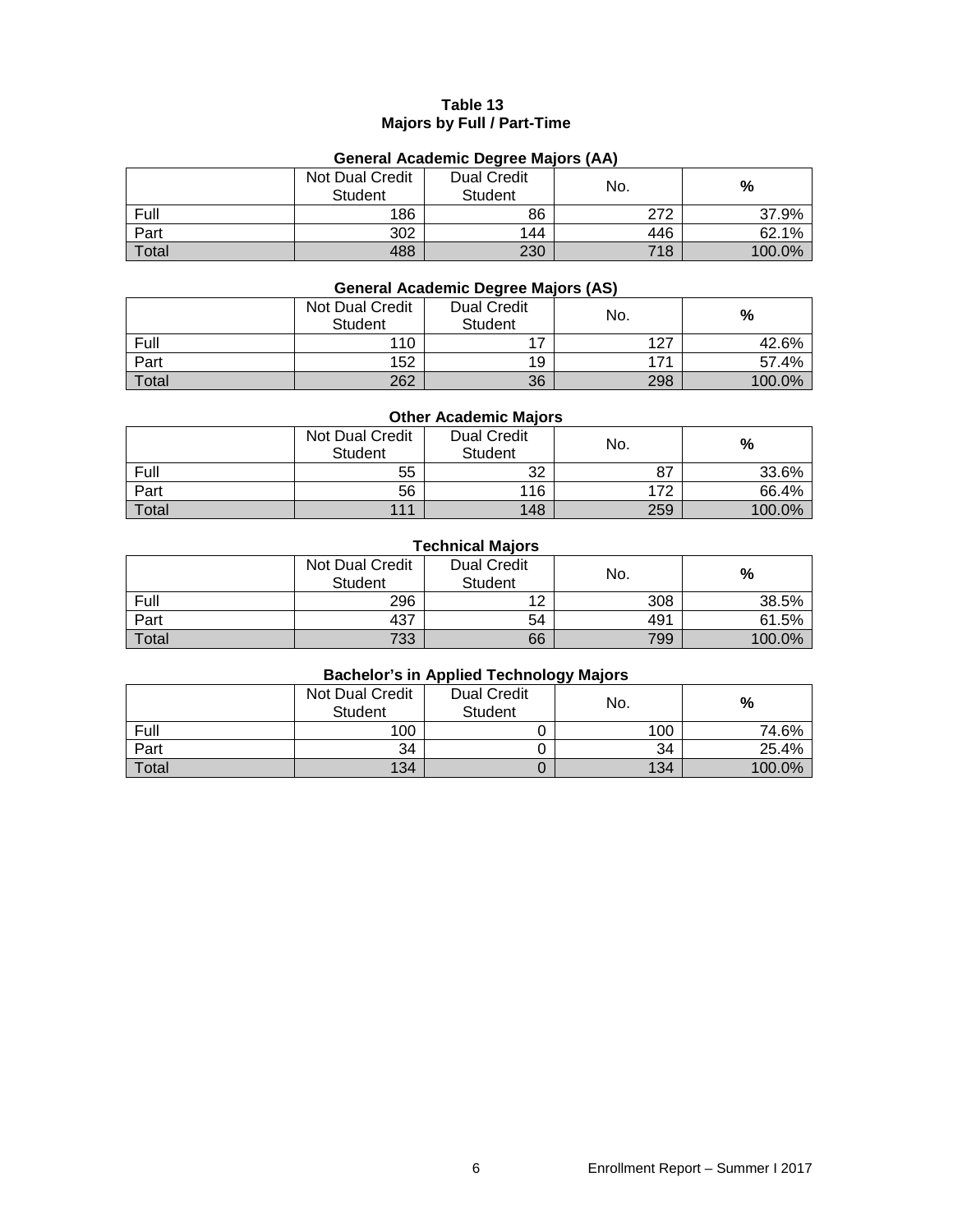#### **Table 14A Enrollment by Department**

# **Technical Programs**

|              | <b>Total</b><br><b>Students</b> | <b>Sum I 2017</b><br><b>Semester</b><br><b>Hours</b> | <b>Contact</b><br><b>Hours</b><br>Lec/Lab |       | <b>Practicum</b> | <b>FTSE</b> |
|--------------|---------------------------------|------------------------------------------------------|-------------------------------------------|-------|------------------|-------------|
| <b>BMGT</b>  | 23                              | 69                                                   | 1,104                                     | Co-op |                  |             |
| <b>BUSG</b>  | 18                              | 54                                                   | 864                                       |       |                  | 13.80       |
| <b>CNBT</b>  | 58                              | 87                                                   | 1,856                                     |       |                  | 10.80       |
| <b>CTEC</b>  | 82                              | 164                                                  | 3,120                                     |       |                  | 17.40       |
|              |                                 |                                                      |                                           |       |                  | 32.80       |
| <b>DFTG</b>  | 70                              | 105                                                  | 2,240                                     |       |                  | 21.00       |
| <b>ELPT</b>  | 96                              | 144                                                  | 3,072                                     |       |                  | 28.80       |
| <b>EMSP</b>  | 56                              | 131                                                  | 5,312                                     |       |                  | 26.20       |
| <b>HART</b>  | 6                               | 6                                                    | 96                                        |       |                  | 1.20        |
| <b>HITT</b>  | 25                              | 75                                                   | 1,200                                     |       |                  | 15.00       |
| <b>INTC</b>  | 195                             | 325                                                  | 6,560                                     |       |                  | 65.00       |
| <b>MCHN</b>  | 64                              | 96                                                   | 3,136                                     | 1,280 |                  | 19.20       |
| <b>PFPB</b>  | 178                             | 267                                                  | 8,416                                     | 3,200 |                  | 53.40       |
| <b>PTAC</b>  | 521                             | 1,182                                                | 24,496                                    |       |                  | 236.40      |
| <b>RNSG</b>  | 72                              | 144                                                  | 3,888                                     |       |                  | 28.80       |
| <b>TECM</b>  | 44                              | 88                                                   | 1,760                                     |       |                  | 17.60       |
| <b>VNSG</b>  | 285                             | 455                                                  | 11,760                                    |       |                  | 91.00       |
| <b>WLDG</b>  | 134                             | 274                                                  | 10,624                                    |       |                  | 54.80       |
| <b>Total</b> | 1,927                           | 3,666                                                | 89,504                                    | 4,480 | $\bf{0}$         |             |

Note: Interinstitutional hours are not included. Enrollment may be duplicated.

FTSE = summer I semester hours divided by 5.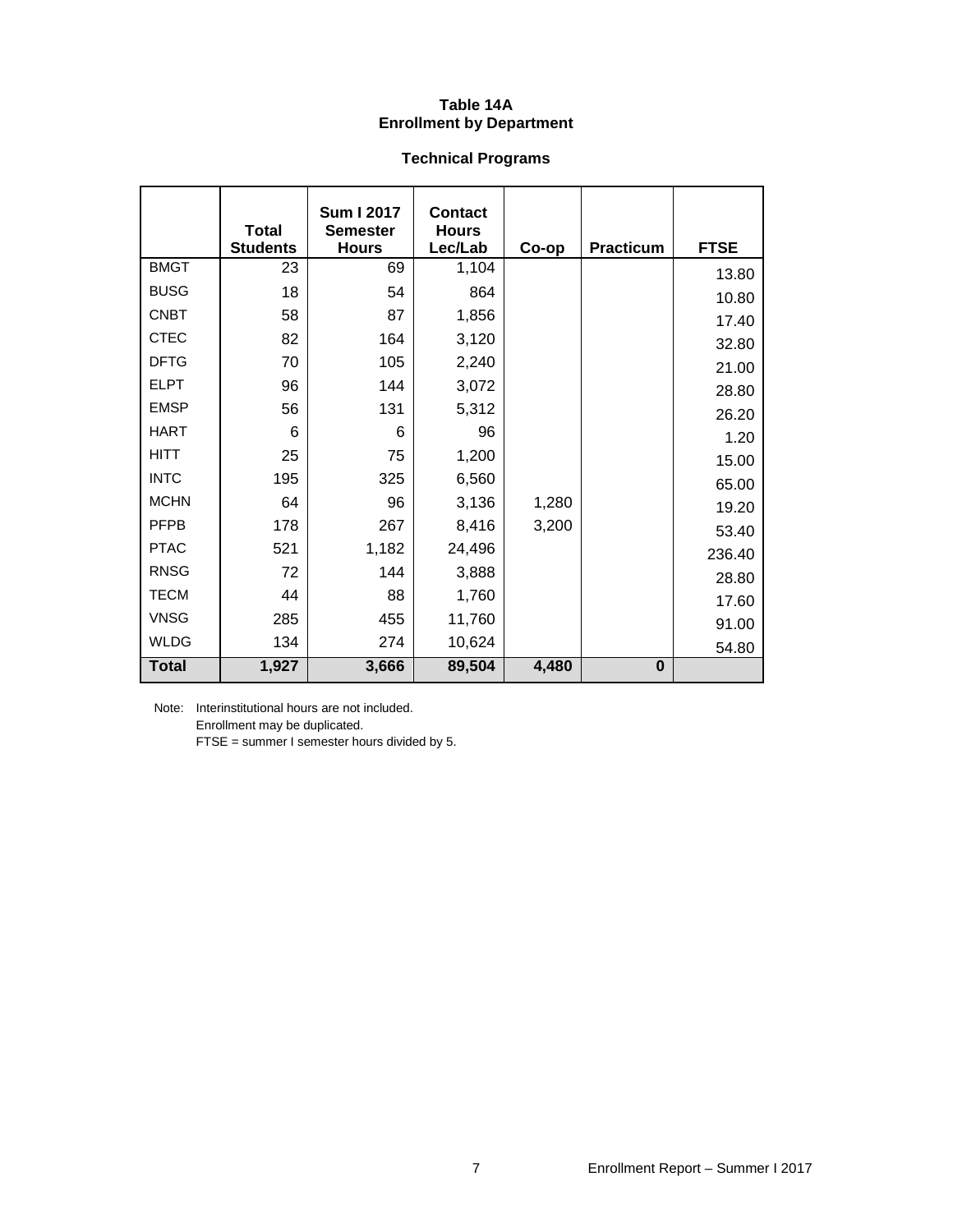#### **Table 14B Enrollment by Department**

# **Academic Programs**

|                              | <b>Total</b>          | <b>Sum I 2017</b><br><b>Semester</b> | <b>Contact</b><br><b>Hours</b> |          |                  |                 |
|------------------------------|-----------------------|--------------------------------------|--------------------------------|----------|------------------|-----------------|
| <b>ACCT</b>                  | <b>Students</b><br>48 | <b>Hours</b><br>96                   | Lec/Lab<br>1,536               | Co-op    | <b>Practicum</b> | <b>FTSE</b>     |
| <b>ARTS</b>                  | 58                    | 174                                  | 2,784                          |          |                  | 19.20           |
| <b>BCIS</b>                  | 174                   | 348                                  | 6,960                          |          |                  | 34.80           |
| <b>BIOL</b>                  | 305                   | 667                                  | 14,640                         |          |                  | 69.60           |
| <b>CHEM</b>                  | 243                   | 497                                  | 10,608                         |          |                  | 133.40          |
| CRIJ                         | 5                     | 15                                   | 240                            |          |                  | 99.40           |
| <b>DRAM</b>                  | $\overline{7}$        | 8                                    | 384                            |          |                  | 3.00            |
| <b>ECON</b>                  | 41                    | 123                                  | 1,968                          |          |                  | 1.60            |
| <b>ENGL</b>                  | 265                   | 755                                  | 12,432                         |          |                  | 24.60<br>151.00 |
| <b>ENVR</b>                  | 87                    | 175                                  | 4,176                          |          |                  | 35.00           |
| GOVT                         | 191                   | 573                                  | 9,168                          |          |                  | 114.60          |
| <b>HIST</b>                  | 141                   | 423                                  | 6,768                          |          |                  | 84.60           |
| <b>HUMA</b>                  | 58                    | 174                                  | 2,784                          |          |                  | 34.80           |
| <b>MATH</b>                  | 409                   | 1,109                                | 19,248                         |          |                  | 221.80          |
| <b>MHSM</b>                  | 45                    | 139                                  | 2,224                          |          |                  | 27.80           |
| <b>MUEN</b>                  | 20                    | 20                                   | 1,280                          |          |                  | 4.00            |
| <b>MUSI</b>                  | 53                    | 159                                  | 2,544                          |          |                  | 31.80           |
| <b>PHYS</b>                  | 74                    | 152                                  | 3,552                          |          |                  | 30.40           |
| <b>PSYC</b>                  | 444                   | 1,332                                | 21,312                         |          |                  | 266.40          |
| SOCI                         | 15                    | 45                                   | 720                            |          |                  | 9.00            |
| <b>SPAN</b>                  | 39                    | 89                                   | 1,648                          |          |                  | 17.80           |
| <b>SPCH</b>                  | 127                   | 381                                  | 6,096                          |          |                  | 76.20           |
| <b>TECA</b>                  | 22                    | 48                                   | 864                            |          |                  | 9.60            |
| <b>TMGT</b>                  | 189                   | 551                                  | 8,816                          |          |                  | 110.20          |
| <b>Total</b>                 | 3,060                 | 8,053                                | 142,752                        | $\bf{0}$ | $\bf{0}$         |                 |
| <b>Grand</b><br><b>Total</b> | 4,987                 | 11,719                               | 232,256                        | 4,480    | $\bf{0}$         |                 |

Note: Interinstitutional hours are not included. Enrollment may be duplicated.

FTSE = summer I semester hours divided by 5.